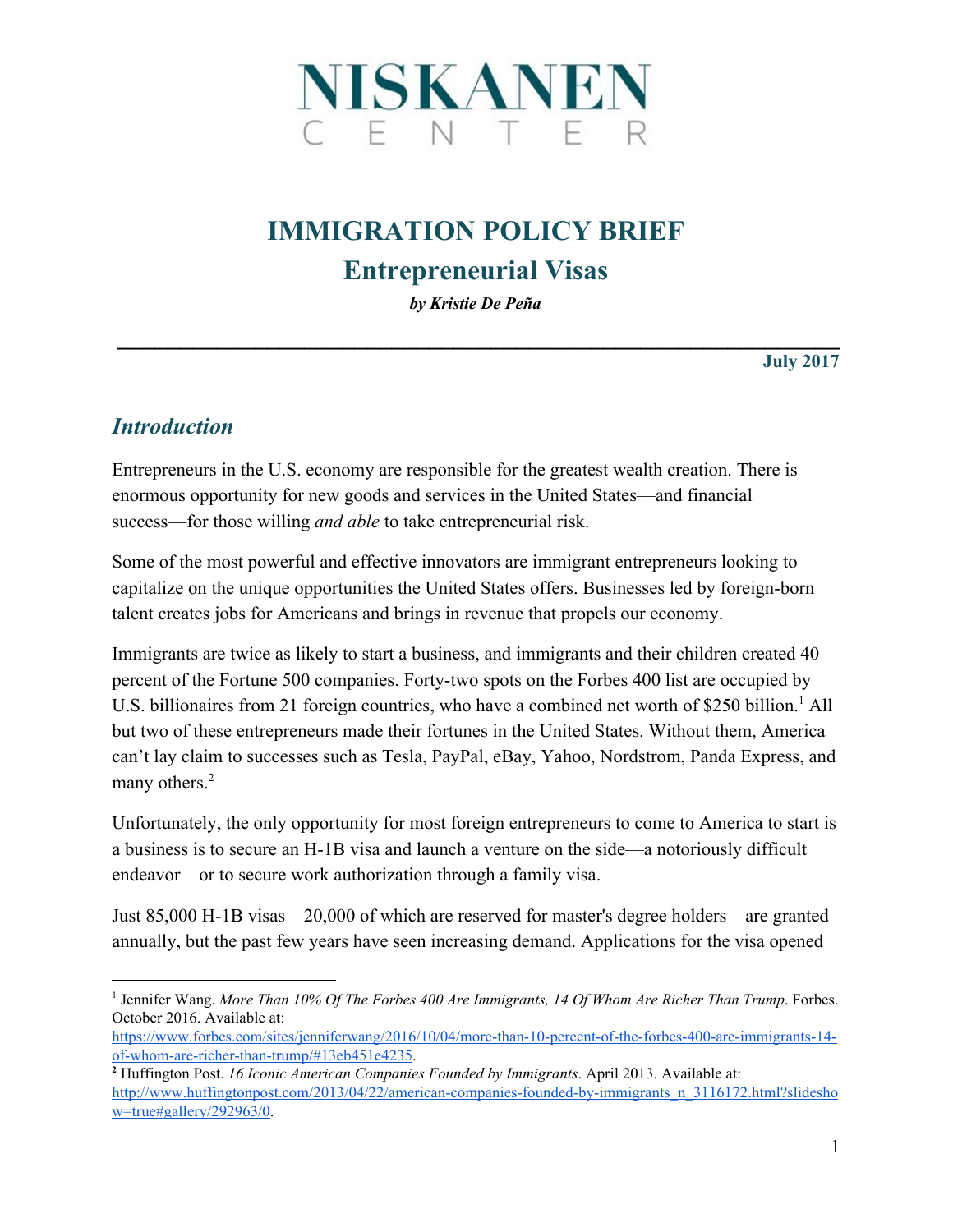on April 3, 2017, and for the fifth consecutive year, the cap was met within five days. During that period, 199,000 applications were received. In 2016, USCIS received 236,000 applications.<sup>3</sup>

Not only is there high demand for a solution—an entrepreneurial visa— but significant economic research supports a new visa. In 2013, the Kauffman Foundation released a report<sup>4</sup> evaluating the startup visa's job creation potential under three possible scenarios.

Hypothetically, if startup visas were available in 2014, 75,000 would be filled, and after four years, 37,108 firms still would be operating. The report predicts that companies founded by startup visas holders would create between 500,000 and 889,000 jobs, equating to 0.5 percent to almost 1 percent of GDP, respectively. Half of the firms are expected to be technology and engineering firms established by H-1B holders, who typically are employed in science, technology, and engineering.

In order to compete with other countries and allow foreign immigrants to start businesses more efficiently in the United States, we need a new visa that makes it easier for entrepreneurs to contribute positively to the economy.

## *Current Policy*

Currently, out of dozens of immigration channels, there does not exist an entrepreneurial visa, but there are regulations in place that provide some opportunity for a limited number of immigrant entrepreneurs.

In August 2016, the United States Citizenship and Immigration Services (USCIS) proposed a rule allowing certain international entrepreneurs to be considered for parole—temporary permission to be in the United States—so that they may start or scale their businesses.<sup>5</sup>

Under this proposed rule, DHS may parole, on a case-by-case basis, eligible entrepreneurs of startup enterprises:

<sup>3</sup> Sarah Ashley O'Brien. *H-1B visa applications decline for first time in 5 years*. CNN Tech. April 2017. Available at: [http://money.cnn.com/2017/04/17/technology/h-1b-visa-applications/.](http://money.cnn.com/2017/04/17/technology/h-1b-visa-applications/)

<sup>4</sup> Dane Stangler and Jared Konczal. *GIVE ME YOUR ENTREPRENEURS, YOUR INNOVATORS: Estimating the Employment Impact of a Startup Visa*. Ewing Marion Kauffman Foundation. February 2013. Available at: [http://www.kauffman.org/newsroom/2013/02/startup-visa-could-create-at-least-16-million-us-jobs-in-next-10-years](http://www.kauffman.org/newsroom/2013/02/startup-visa-could-create-at-least-16-million-us-jobs-in-next-10-years-according-to-kauffman-foundation-report)[according-to-kauffman-foundation-report.](http://www.kauffman.org/newsroom/2013/02/startup-visa-could-create-at-least-16-million-us-jobs-in-next-10-years-according-to-kauffman-foundation-report) Using the most recent data from the U.S. Census Business Dynamics Statistics, the study's authors evaluated the Startup Visa's job creation potential under three possible scenarios.

<sup>5</sup> Department of Homeland Security. International Entrepreneur Proposed Rule. August 26, 2016. Available at: [https://www.uscis.gov/sites/default/files/USCIS/Laws/Articles/FR\\_2016-20663\\_793250\\_OFR.pdf](https://www.uscis.gov/sites/default/files/USCIS/Laws/Articles/FR_2016-20663_793250_OFR.pdf). The final rule is available at: [https://www.federalregister.gov/documents/2017/01/17/2017-00481/international-entrepreneur-rule.](https://www.federalregister.gov/documents/2017/01/17/2017-00481/international-entrepreneur-rule)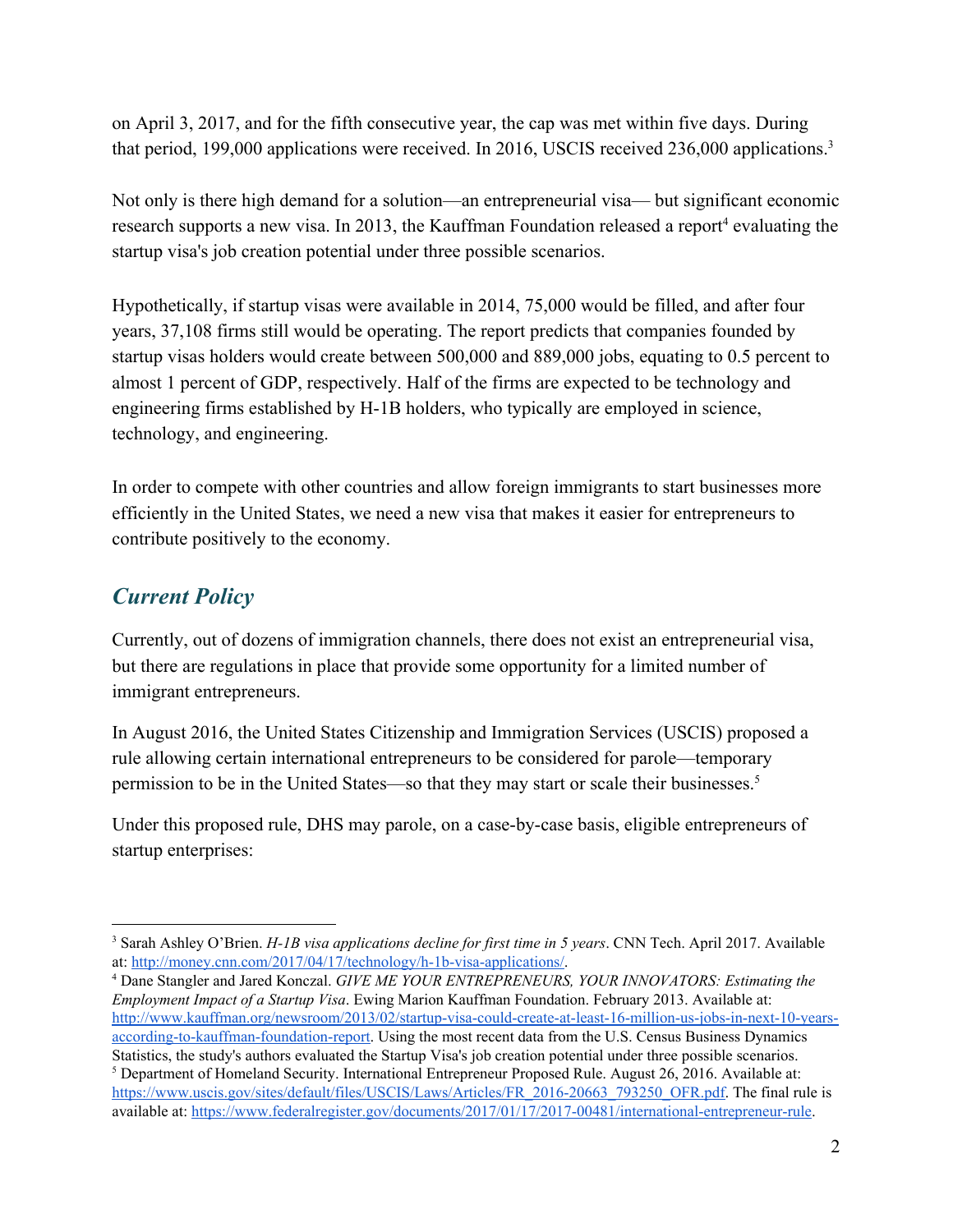- Who have a significant ownership interest in the startup (at least 15 percent) and have an active and central role to its operations;
- Whose startup was formed in the United States within the past three years; and
- Whose startup has substantial and demonstrated potential for rapid business growth and job creation, as evidenced by:
	- Receiving significant investment of capital (at least \$345,000) from certain qualified U.S. investors with established records of successful investments;
	- Receiving significant awards or grants (at least \$100,000) from certain federal, state or local government entities; or
	- $\circ$  Partially satisfying one or both of the above criteria in addition to other reliable and compelling evidence of the startup entity's substantial potential for rapid growth and job creation.

Under the proposed rule, entrepreneurs may be granted an initial stay of up to two years to oversee and grow their startup entity in the United States. A subsequent request for re-parole (for up to three additional years) would be considered only if the entrepreneur and the startup entity continue to provide a significant public benefit as evidenced by substantial increases in capital investment, revenue or job creation.

The rule is scheduled to take effect in July, 2017. However, as of May 2017, USCIS purportedly sent the proposed rule back to the Office of Management and Budget for review. The status of implementation of the rule remains unknown.

On the legislative front, a number of startup bills have been introduced, including the Startup Visa Act in 2010, 2011, and 2013, and the Startup Act, although none were successful.

# *Proposed Changes to Current Policy*

Providing for an entrepreneurial visa is the first step towards improving our immigration system in this field, but it must be accompanied by a number of other pragmatic policy reforms, including:

- Ensuring that conditional immigrant admission of qualified entrepreneurs—within and outside the United States—includes authorization for accompanying spouses and children, which do not factor into the number of visas available;
- Increasing enforcement provisions to ensure that entrepreneurs whose visa is revoked departs within 90 days;
- Complying with the conditional basis of the immigrant visa is required for at least two years, after which the alien is eligible to remain permanently in the country;